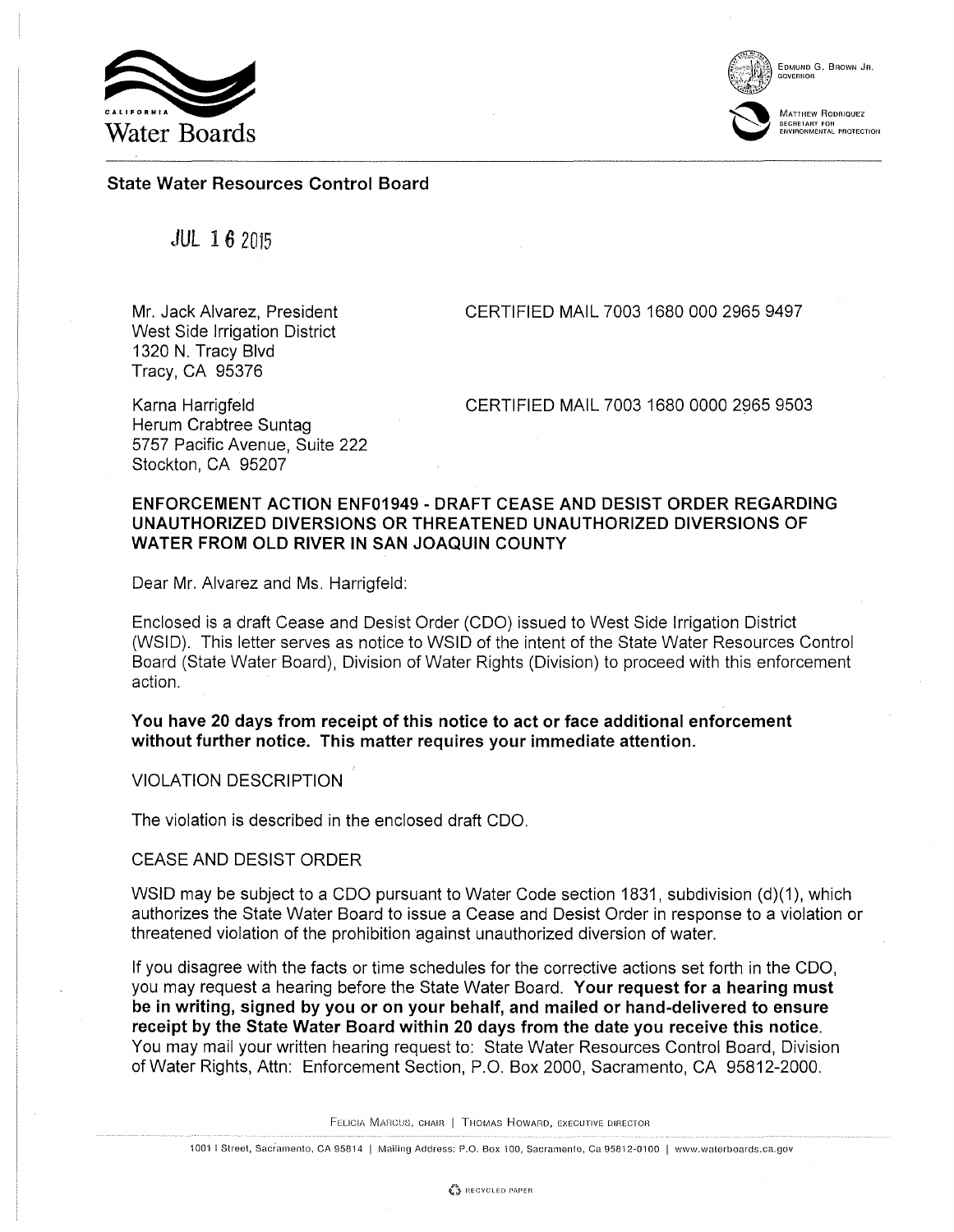You may hand-deliver your written hearing request to: State Water Resources Control Board, Division of Water Rights, Records Unit, 1001 I Street, 2nd Floor, Sacramento, CA 95814.

If you request a hearing, a hearing will be scheduled before the State Water Board or a designated hearing officer. Prior to the hearing, you will be required to submit any written testimony and other evidence you would like the State Water Board to consider. You will be notified of the hearing date and the submittal deadlines as soon as they are scheduled.

If you fail to come into compliance or request a hearing within 20 days of the date you receive this notice, the State Water Board will adopt the COO. If you fail to comply with the adopted COO, the State Water Board may consider additional enforcement of the COO without further notice. Such enforcement may include the imposition of administrative civil liability of up to **\$10,000 for each day of noncompliance,** or referral to the Attorney General for further action. **Due to the high penalty fines for noncompliance, it is urgent you respond within 20 days of receiving this notice.** 

If you have any questions regarding this COO, please contact Kathy Mrowka, Manager, Enforcement Section at (916) 341-5363 or Kathy.Mrowka@waterboards.ca.gov; or Andrew Tauriainen, Senior Staff Counsel, Office of Enforcement, at (916) 341-5445 or Andrew.Tauriainen@waterboards.ca.gov.

Sincerely,

 $C^{\varphi}$ 

John O'Hagan, Assistant Deputy Director Division of Water Rights

Enclosures: 1) Draft Cease and Desist Order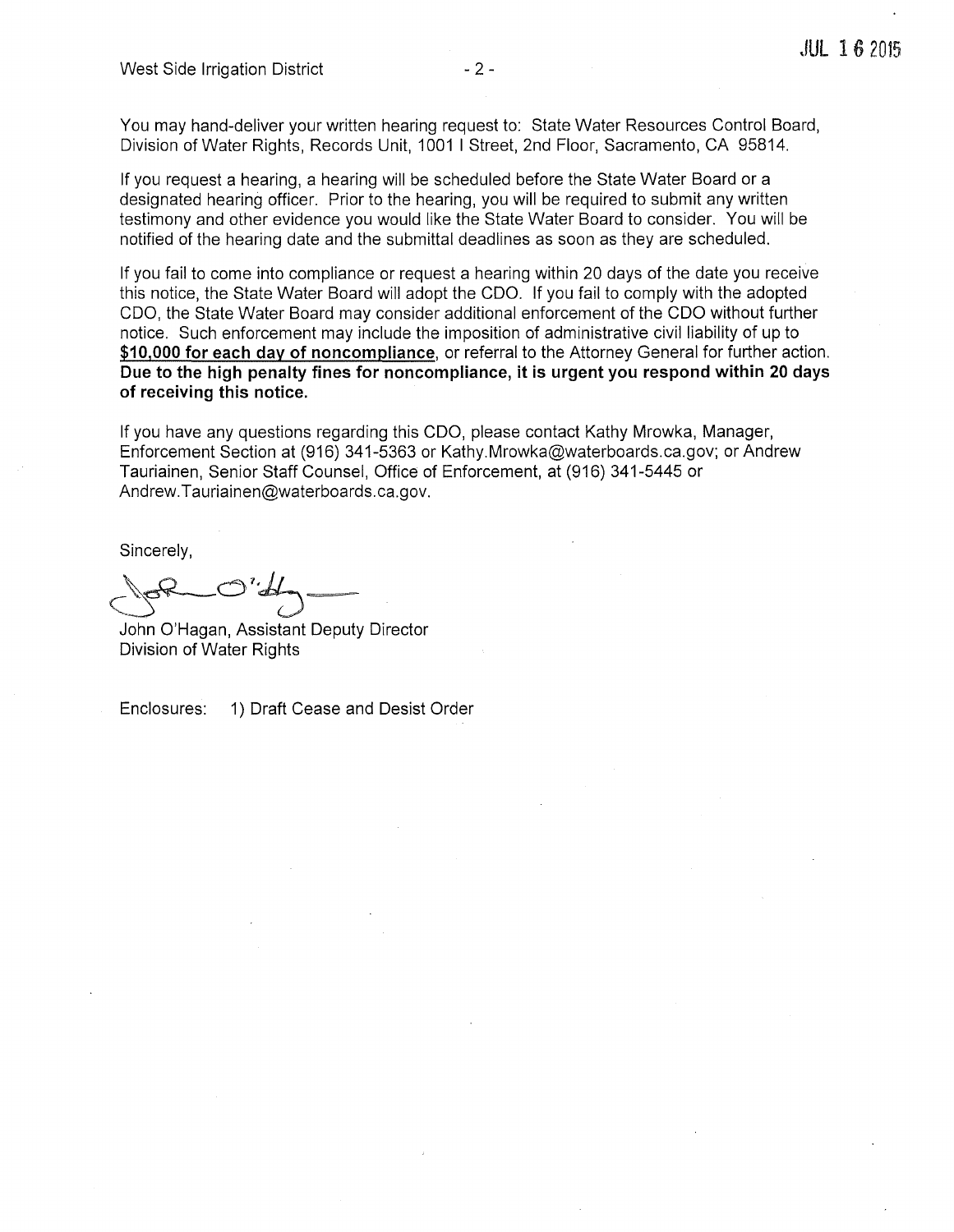STATE OF CALIFORNIA CALIFORNIA ENVIRONMENTAL PROTECTION AGENCY STATE WATER RESOURCES CONTROL BOARD

#### **DIVISION OF WATER RIGHTS**

# **ORDER WR 2015 -OOXX-DWR**

# **CEASE AND DESIST ORDER<•.**

,-<:.;::.:;·.,:\_:,:··

In the Matter of Unauthorized Diversion by

# WEST SIDE IRRIGATION DISTRICT

SOURCES: Old River tributary to San Joaquin River

COUNTY: San Joaquin

West Side Irrigation District (WSID or District) is violating or is threatening to violate California Water Code section 1052, which prohibits the unauthorized diversion or use of water. Water Code section 1831 authorizes the State Water Resources Control Board (State Water Board or Board) to issue a Cease and Desist Order (CDO) requiring WSID to cease such violations or threateried violations.

On {Date}, and in accordance with the provisions of Water Code section 1834, the State Water Board, Division of Water Rights (Division) provided notice of the CDO against WSID for the violation and threatened violation of the prohibition against unauthorized diversion and use of water. State Water Board Resolution 2012-0029 authorizes the Deputy Director for Water Rights to issue a notice of cease and desist, and when a hearing has not been timely requested, issue a CDO in accordance with Water Code section 1831, et seq. The Deputy Director for Water Rights has redelegated this authority to the Assistant D~pqty[)irE;lctor forW?ter Rights pursliarifto:Resolution 2012-0029. -:;;::,:·.;~:<:~/·"•'· ,', -:· ,' ·,

The State Water Board, on its delease, finds that:

- 1.  $\sqrt{\frac{m}{h}}$ he District holds water right License 1381, originally issued on September 29, 1933, and amended on August 19-2010. License 1381 has a priority date of April 17, 1916, and authorizes the direct diversion of 82.5 cubic-feet per second (cfs) from Old River in San Joaquin County from (1) about:April 1 to October 31 of each year for irrigation, and (2) from April 1 to October 31 of each year for municipal domestic and industrial uses. The maximum amount diverted under License 1381 shall not exceed 27,000 acre-feet per year. The District's annual Report of Licensee for the years 2007 through 2013 indicate that it diverted an average of 22,543 acre-feet per year under License 1381 during that period. The District does not hold or claim any other appropriative or riparian water rights.
- 2. The City of Tracy (City) operates a wastewater treatment plant and discharges treated wastewater effluent to Old River, a water of the United States, pursuant to Order R5-2012-0115 (NPDES Permit CA0079154) issued by the Central Valley Regional Water Quality Control Board. The City discharges approximately 9 million gallons per day (mgd), which is equivalent to 14 cfs, on a substantially continuous basis into Old River upstream from the District's point of diversion under License 1381.
- 3. The NPDES Permit allows the treatment plant to accept wastewater from the City and up to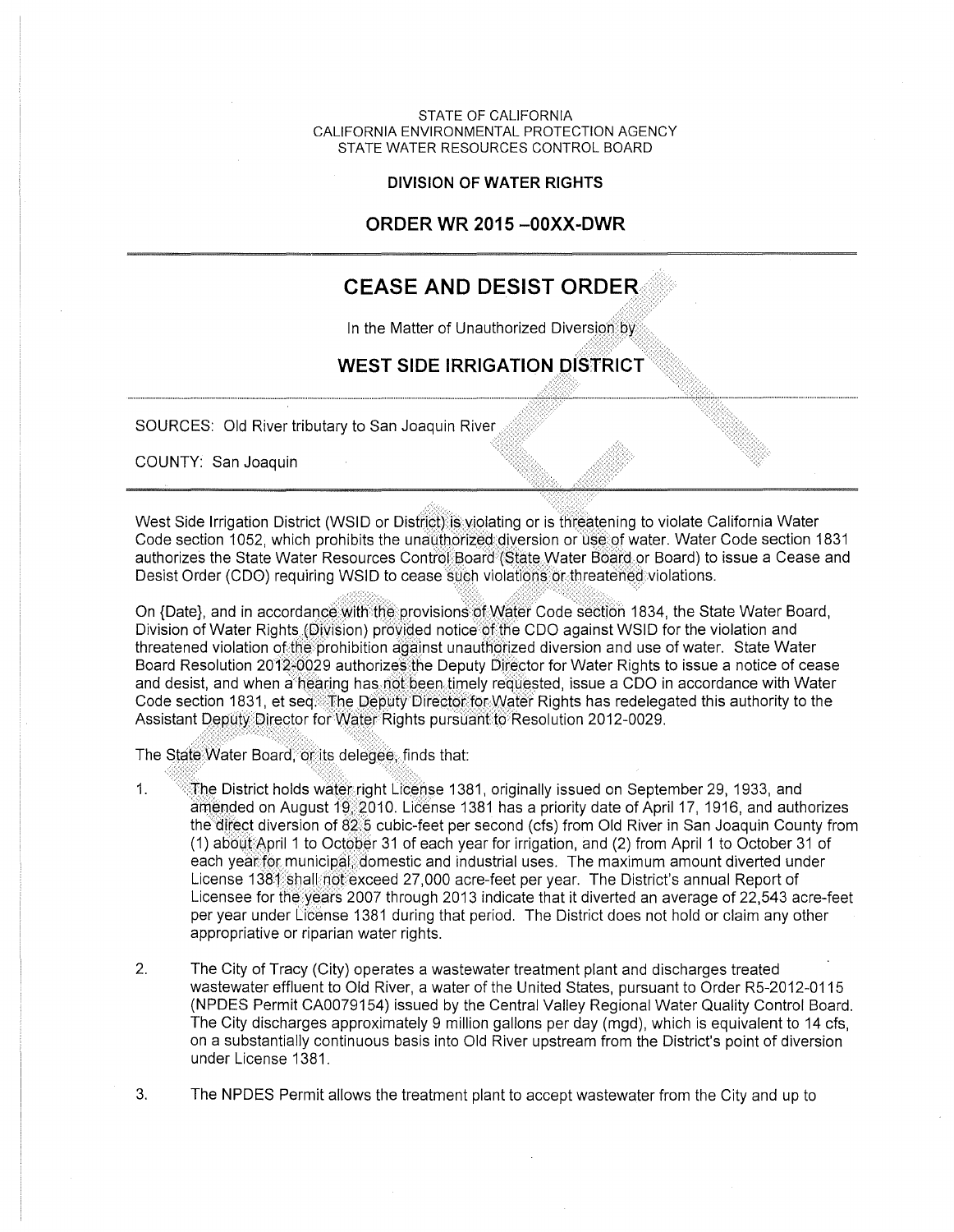850,000 gallons per day, equivalent to about 1.3 cfs, from the Leprino Foods Company. The City obtains water supplies from three sources: 1) South San Joaquin Irrigation District (SSJID) water delivered from the Stanislaus River (typically the majority of the City's supply); 2) United States Bureau of Reclamation water delivered from the Delta-Mendota Canal; and 3) local groundwater wells (typically the smallest portion of the City's supply). The City serves as water supplier to Leprino Foods Company. Therefore, the City's treated wastewater discharges are foreign in source and/or foreign in time to the Old River flow.

- 4. Until 2014, the City abandoned the wastewater treatment plant discharge to Old River. Abandoned foreign flows are subject to appropriation downstream.
- 5. On January 17, 2014, Governor Edmund G. Brown Jr. issued Proclamation No. 1-17-2014, declaring a State of Emergency to exist in California due to severe.drought conditions.
- 6. Also on January 17, 2014, the State Water Board issued a<sup>\*\*</sup>Notice of Surface Water Shortage and Potential Curtailment of Water Right Diversions<sup>\*</sup> (2014 Shortage Notice). The 2014 Shortage Notice alerts water right holders in critically dry watersheds that water may become unavailable to satisfy beneficial uses at junior priorities.
- 7. On April 25, 2014, Governor Brown issued a Proclamation of a Continued State of Emergency due to drought conditions, to strengthen the state's ability to manage water and habitat effectively in drought conditions.
- 8. On May 6, 2014, the City Council  $\frac{30}{100}$  Resolution 2014-065, authorizing the City to enter into a Wastewater Revocable License Agreement with the District (2014 Agreement) for the sale of treated wastewater from the City's wastewater treatment plant. The 2014 Agreement provides that the District may divert all of the City's wastewater discharges from April 1, 2014 through October 31, 2014, estimated to be approximately 14 cfs, equivalent to 27.8 acre-feet per day, on a continuous basis, at a purchase price of \$30.00 per acre-foot. The 2014 Agreement contemplates that the District would commence water diversions by providing the City with a written Commencement Notice; after which the parties would coordinate weekly on the amount of City wastewater available for diversion. Under the 2014 Agreement, the City would provide monthly discharge totals to the District, triggering payment within 15 days.
- 9. On May 27, 2014, the State Water Board issued a "Notice of Unavailability of Water and lmmediate Curtailment for:Those Diverting Water in the Sacramento and San Joaquin River Watershed with a post-1914 Appropriative Right" (2014 Unavailability Notice), which notified all • holders of post-1914appropriative water rights within the Sacramento and San Joaquin River watersheds of the lack of availability of water to serve their post-1914 water rights, with some minor exceptions for non-consumptive diversions. The State Water Board notified the most senior fight holders in stages as water became available to serve their rights, and by November 19, 2014; had notified all right holders of availability for all diversions in the Sacramento and San Joaquin River watersheds. The 2014 Unavailability Notice applies to License 1381.
- 10. On June 9, 2014. the District submitted an online Certification Form in response to the 2014 Unavailability Notice indicating that its alternate source of water during the period was contract water purchased from the City's wastewater treatment plant and water collected from its own tile drains.
- 11. The District's 2014 Certification Form indicates that the District purchased wastewater from the City under the 2014 Agreement.
- 12. On November 12, 2014, the State Water Board temporarily lifted the 2014 Unavailability Notice for pre-1954 permits and licenses, including License 1381.
- 13. On January 23, 2015, the State Water Board issued a "Notice of Surface Water Shortage and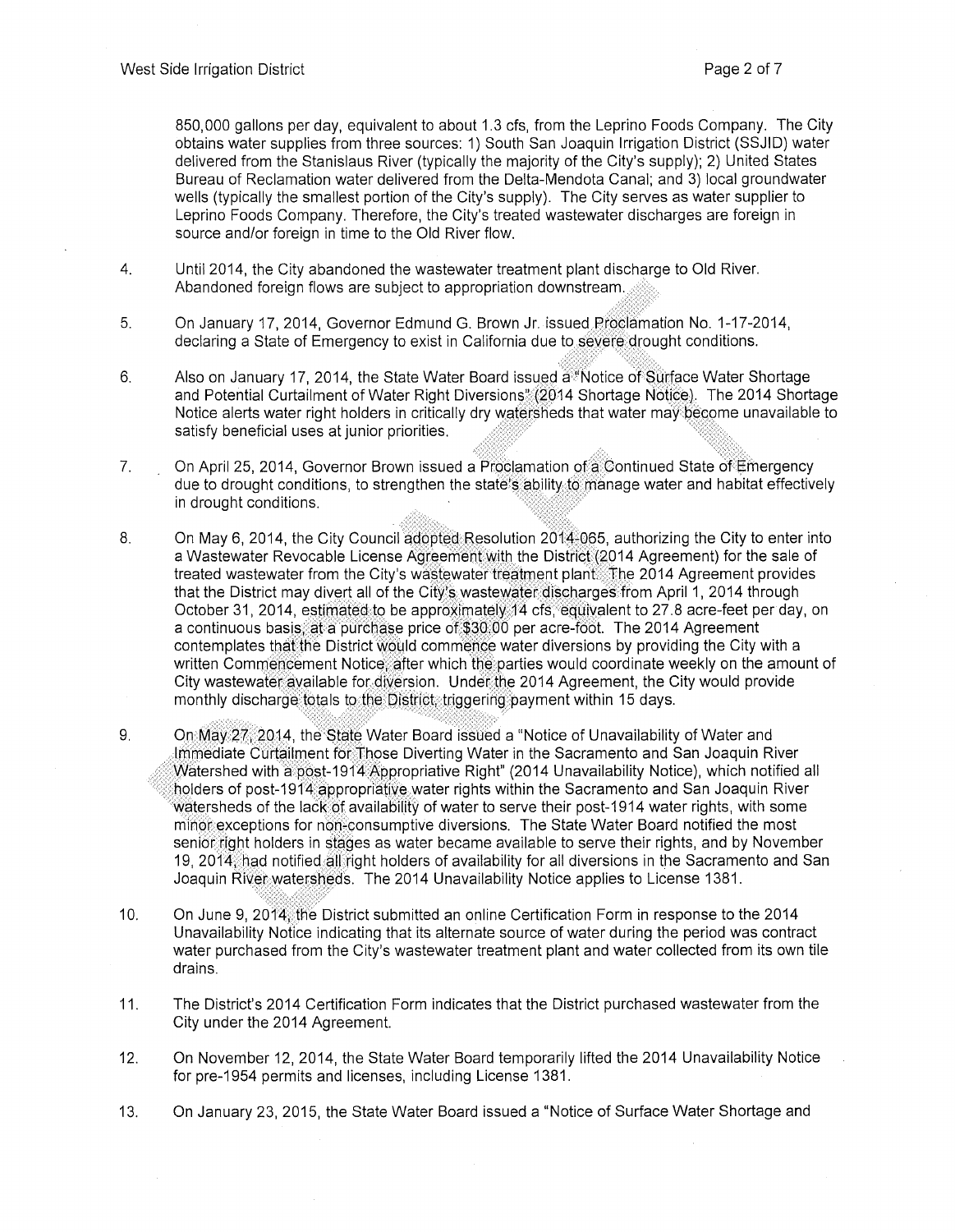Potential for Curtailment of Water Right Diversions for 2015" (2015 Shortage Notice). The 2015 Shortage Notice alerted water right holders in critically dry watersheds that water may become unavailable to satisfy beneficial uses at junior priorities.

- 14. On March 3, 2015, the City Council adopted Resolution 2015-033, authorizing the City to enter into a Wastewater Revocable License Agreement with the District (2015 Agreement) for the sale of treated wastewater from the City's wastewater treatment plant. The 2015 Agreement provides that the District may divert all of the City's wastewater discharges from April 1, 2015 through October 31, 2015, estimated to be approximately 14 cfs, equivalent to 27.8 acre-feet per day, on a continuous basis, at a purchase price of  $$30.00$  per acre foot. The  $2015$  Agreement contemplates that the District would commence water diversions by providing the City with a written Commencement Notice, after which the parties would coordinate weekly on the amount of City wastewater available for diversion. The City would provide monthly discharge totals to the District, triggering payment within 15 days.
- 15. On April 1, 2015, Governor Brown issued Executive Order B-29-15 (Executive Order) to strengthen the state's ability to manage water and habitat effectively in drought conditions and called on all Californians to redouble their efforts to conserve water. The Executive Order finds that the on-going severe drought conditions present urgent challenges across the state including water shortages for municipal use and for agricultural production, increased wildfire activity, degraded habitat for fish and wildlife, threat of saitwater contamination, and additional water scarcity if drought conditions persist. The Executive Order confirms that the orders and provisions in the Governor's previous drought proclamations and orders, the January 17, 2014, Proclamation, April 25, 2015, Proclamation, and Executive Orders B-26-14 and B-28-14, remain in full force and effect. On April 2, 2015, the State Water Board issued another notice warning that notices of unavailability of water were likely to be issued soon.
- 16. On April 23, 2015, the State Water Board issued a "Notice of Unavailability of Water and Immediate Curtailment for Those Diverting Water in the San Joaquin River Watershed with Post-1914 Appropriative:Rights" (April:23 Unavailability Notice), which notifies all holders of post-1914 appropriative water rights within the San Joaquin River watershed of the lack of availability of water to serve their post-1914 water rights, with some minor exceptions for non-consumptive diversions. This notice was mailed to all post-1914 appropriate water rights holders in the San Joaquin River watershed: located upstrearm of the confluence of the Mossdale Bridge and the San Joaquin River: Post-1914 appropriative water right holders having rights to the San Joaquin River but located in the Delta below Mossdale Bridge did not receive this notice because the conservative analysis used for determining water availability suggested that Sacramento River flows were still available for some Delta Diverters. Therefore, even though WSID's License 1381 authorizes diversions from Old River tributary to San Joaquin River, it did not receive the April 23 Unavailability Notice.
- 17. On May <sup>1</sup>/2015, the State Water Board issued a "Notice of Unavailability of Water and Immediate Curtailment for Those Diverting Water in the Sacramento River Watershed and Sacramento-San Joaquin Delta with a Post-1914 Appropriative Right" (May 1 Unavailability Notice), which notifies all holders of post-1914 appropriative water rights within the Sacramento River and Sacramento-San Joaquin Delta watershed of the lack of availability of water to serve their post-1914 water rights, with some minor exceptions for non-consumptive diversions. The May 1 Unavailability Notice applies to License 1381.
- 18. Drought management of water rights is necessary to ensure that water to which senior water right holders are entitled is actually available to them, which requires that some water remain in most streams to satisfy senior demands at the furthest downstream point of diversion of these senior water rights. The May 1 Unavailability Notice reflects the State Water Board's determination that the existing water available in the Sacramento River and Sacramento-San Joaquin Delta watersheds is insufficient to meet the demands of diverters with appropriative water right permits or licenses with a priority date of 1914 and later. Continued diversion when there is no water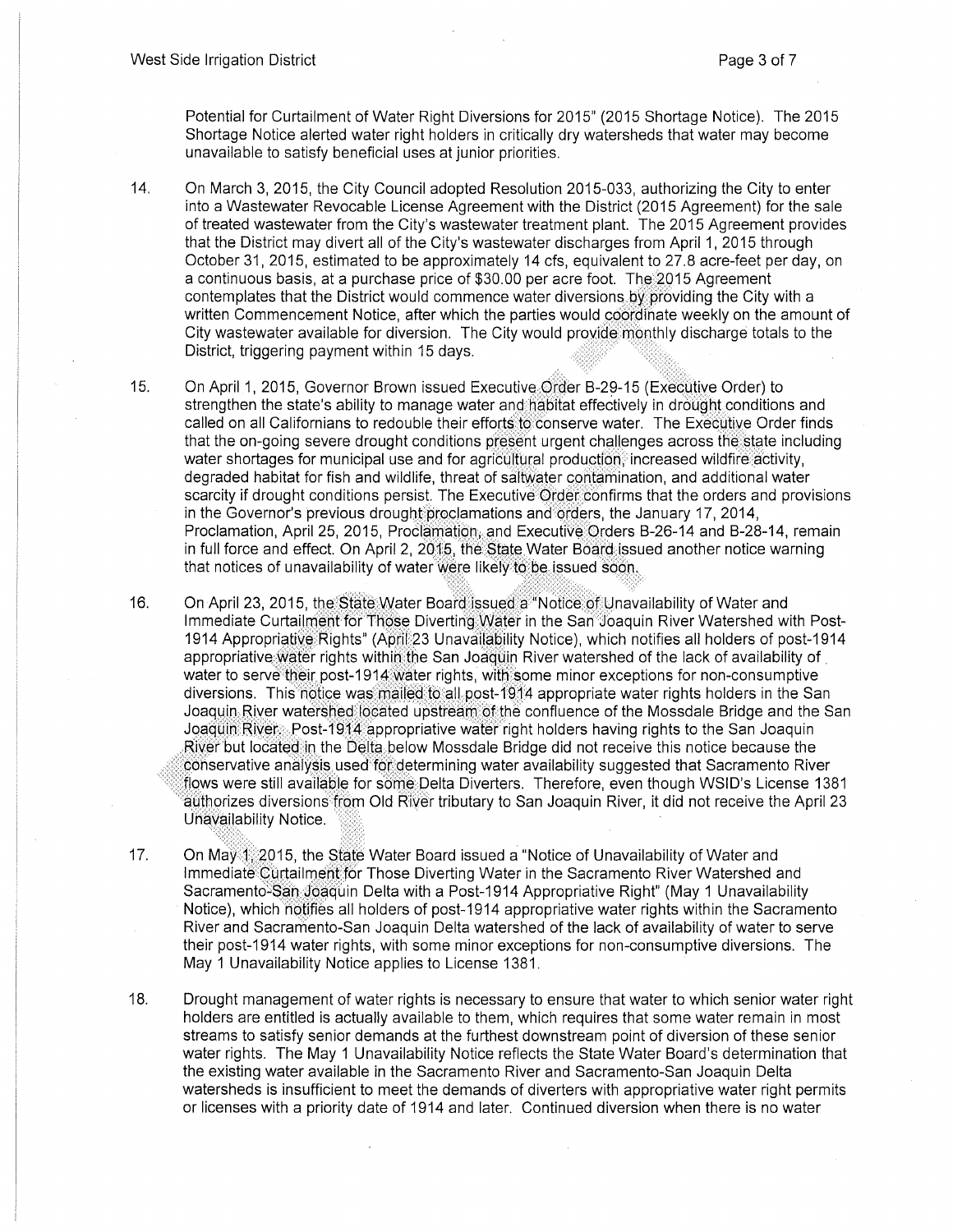available under the priority of the water right constitutes unauthorized water diversion and use. Unauthorized diversion is subject to enforcement. (Wat. Code § 1052.)

- 19. The State Water Board determines the availability of water for water rights of varying priorities iri any watershed by comparing the current and projected available water supply with the total water right diversion demand.
- 20. To determine water availability, the Board relies upon the full natural flows of watersheds calculated by the Department of Water Resources (DWR) for certain watersheds in its Bulletin 120 and in subsequent monthly updates. "Full natural flow," or "unimpaired runoff," represents the natural water production of a river basin, unaltered by upstream diversions, storage, storage releases, or by export or import of water to or from other watersheds. The full natural flow amount is different than the measured stream flows at the given measurement points because the measured flows may be higher or lower due to upstream operations. Forecasted flow data is uncertain, so DWR provides the data in the form of "levels of exceedance" or simply "exceedance" to show the statistical probability that the forecasted supply will occur. The exceedance is simply the percent of the time that the actual flow is expected to exceed the projected flow. The 90 percent exceedance hydrology assumes inflows from rainfall and snowmelt at levels that are likely to be met of exceeded by actual flows with a 90 percent probability, or in other words, there is a ten percent or less chance of actual conditions turning out to be this dry or drier. In April and early May, the State Water Board used the 90% and 99% exceedance amounts for its analyses due to low flow conditions. DWR's daily natural flow calculations are also used in the analysis.
- 21. To determine water demand, the State Water Board relies on. information supplied by water right holders on annual or triennial reports of water diversion and use required to be true and accurate to the best of the knowledge of the diverters. The Board also incorporates 2014 diversion data submitted pursuant to Order WR 2015-0002. All reported monthly water diversion data is compiled by watershed, type of right and priority dates. The Board performs quality control checks and removes obvious effors, excess reporting, removes demand for direct diversion for power, and makes additional changes based on stakeholders' input. The corrected demand data includes the 2014 reported data for 90% of the watershed demand plus, for the remaining diverters, an averaged diversion amount for 2010 through 2013. These monthly diversion demands are grouped into water right types (riparian, pre-1914 and post-1914 rights).
- 22. The State Water Board consistently adjusts the water availability and demand analyses based on new information obtained from stakeholders, or adjustments to projected flows from the DWR. State Water Board staff reviews this information and provides revisions to its data set and graphs that are all shown on the Watershed Analysis website (http://www.waterboards:ca.gov/waterrights/water\_issues/programs/drought/analysis/).
- 23. The State Water Board's Watershed Analysis website provides updated graphical summations and spreadsheets containing supporting analysis of the availability and demand analyses. The graphical summations show priorities with monthly demands for the total riparian demand at bottom, the pre-1914 demands added to riparian and depicted above the riparian demand. The monthly amounts are averaged into cubic feet per second for graphical purposes. See, for example, the combined Sacramento/San Joaquin River Basin Senior Supply/Demand Analysis (http://www.waterboards.ca.gov/waterrights/water issues/programs/droughtlanalysis/docs/sacsjc ombined.pdf). The Watershed Analysis website also provides graphical summations of the Sacramento River Basin Senior Supply/Demand Analysis with Proportional Delta Demand (http://www.waterboards.ca.gov/waterrights/water\_issues/programs/droughtlanalysis/docs/sacpro rated.pdf).
- 24. This analysis shows that by May 1, 2015, available supply was insufficient to meet the demands of post-1914 appropriative rights throughout the Sacramento River and San Joaquin River watersheds and the Delta.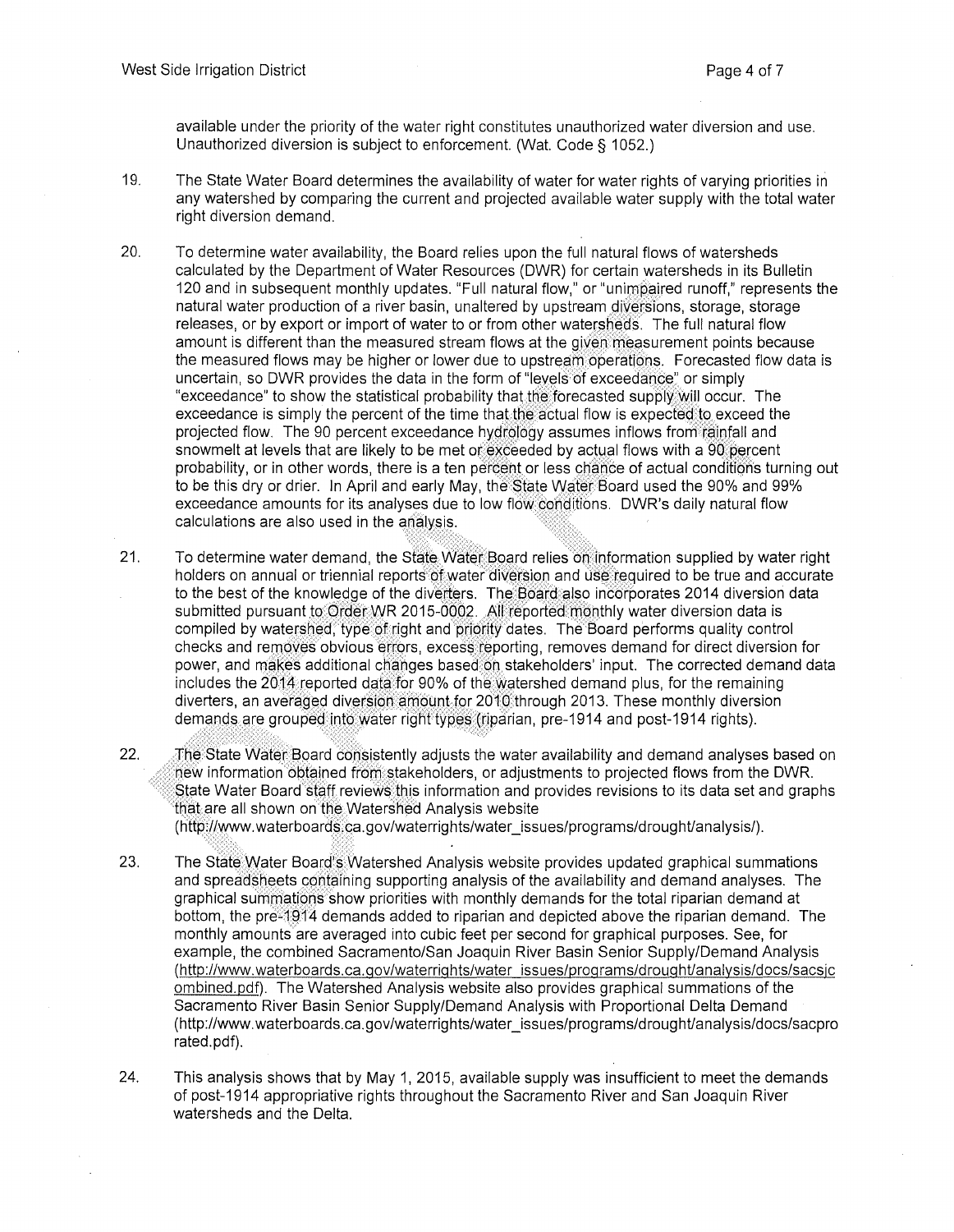- 25. On May 14, 2015, the District submitted an online Certification Form indicating that the District's alternate sources of water during the 2015 period include contract water purchased from the City's wastewater treatment plant and diversions under Statement of Water Diversion and Use (Statement) S000495, owned by Banta-Carbona Irrigation District.
- 26. The District's 2015 Certification Form indicates that the District has purchased or may purchase wastewater from the City under the 2015 Agreement.
- 27. On May 18, 2015, staff from the Office of the Delta Watermaster inspected the District's pumping station located in Tracy, California. Staff observed that two of the District's smaller pumps were running. The pump station operator (Mr. Rick Martinez) indicated that the District was pumping captured tail water runoff from Bethany Drain at an estimated 8 cfs.in order to redivert that tailwater to farmers within the District's boundaries.
- 28. The District's Bethany Drain is located on Old River upstream from the District's pumping station, such that the District is not directly recapturing the tail water. Instead, the District is diverting intermingled tail water and Old River water. Given that there is insufficient water available to satisfy License 1381 at its date of priority, the District has no right to divert Old River Water under current conditions. Although the District may reclaim the return flows from its diversions, subject to certain restrictions, such re-diversion is based solely on use of the District's recapture of its own return flows, without addition of water from Old River; nor by enhancing the water quality of the return flows by diluting them in Old River. Therefore, WSID's diversion of intermingled tail water and Old River water is an unauthorized diversion of water.
- 29. On June 12, 2015, the State Water Board issued a "Notice of Unavailability of Water and Need for Immediate Curtailment for Those Diverting Water: in the Sacramento-San Joaquin Watersheds and Delta with a Pre-1914 Appropriative Claim Commencing During or After 1903" (June 12 Unavailability Notice), which notifies all holders of pre-1914 appropriative water rights with a priority date of 1903 or later within the Sacramento and San Joaquin River watersheds of the lack of availability of water to serve their water rights, with some minor exceptions for nonconsumptive uses. The June:12 Notice applies to Statement S000495.
- 30. An appropriative water right is required in order to divert any water from a water course, including to divert treated wastewater that has been discharged into a surface stream. The City does not hold an appropriative water right allowing the downstream diversion of its wastewater discharges  $\dot{1}$ ito Old River. Diversion of water under the District's appropriative water right (License 1381) is currently unauthorized because there is insufficient water in the system to serve its priority, and, lberefore, its License cannot be the basis for diverting the City's wastewater discharges.
- 31. The City has not sought or obtained approval of the State Water Board for either the 2014 Agreement or the 2015 Agreement (together, Agreements) under Water Code section 1211. Implementation of the Agreements requires such approval because the Agreements contemplate changes in the discharge or use of treated wastewater that would result in decreasing the flow downstream in Old River. Specifically, under the Agreements, the City would cease abandoning its wastewater discharges in order to sell those discharges to the District, which would divert the flows downstream.
- 32. On July 7, 2015, WSID's counsel submitted a letter to the Executive Director of the State Water Board rescinding WSID's May 14, 2015, Certification. The July 7 letter indicates that WSID may resume pumping at any time.
- 33. On July 15, 2015, the State Water Board issued a Clarification to the Unavailability Notices indicating that, to the extent that any of the notices described above contain language that may be construed as an order requiring you to curtail diversions under your affected water right, that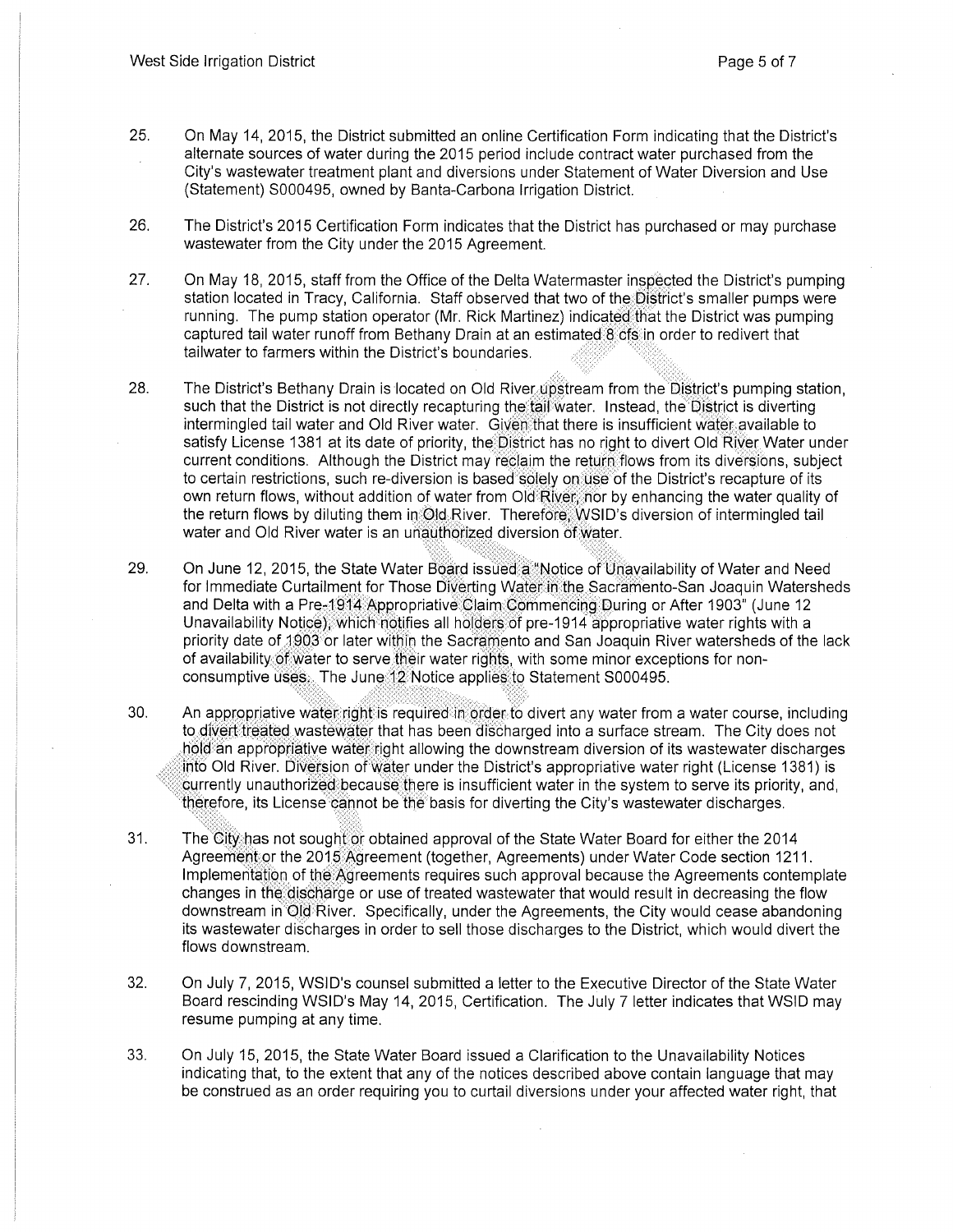language has been rescinded. Similarly, any language requiring affected water right holders to submit curtailment certification forms has been rescinded.

- 34. Water Code section 1052, subdivision (a) provides that "the diversion or use of water subject to this division other than as authorized in this division is a trespass." The circumstances described above indicate that the District is violating, or is threatening to violate, the prohibition set forth in Section 1052 against the unauthorized diversion or use of water. Thus, the District may be subject to a CDO pursuant to Water Code section 1831, subdivision (d)(1).
- 35. This enforcement action is based on lack of available water supply under the priority of the right. The Unavailability Notices were issued for the purpose of advising the public and water diverters of the lack of available water under the priority of the rights identified in each notice; the notices are not the basis for this enforcement action.

**IT IS HEREBY ORDERED,** pursuant to sections 1831 through 1836 of the Water Code, that West Side Irrigation District immediately cease and desist the unauthorized diversion and threatened unauthorized diversion of water from Old River until:

- 1. City of Tracy Wastewater Diversions
	- a. Either the City of Tracy or West Side Irrigation District can demonstrate a valid appropriative right under which the District may divert treated wastewater discharged by the City into Old River, and
	- b. The State Water Board approves a wastewater change petition for the sale of treated wastewater discharged by the City of Tracy into Old River and diversion by West Side Irrigation District for use within the District's boundaries:
- 2. Intermingled Tail:Water Diversions from Old River and any Diversion under License 1381.
	- a. The State Water Board determines that there is sufficient water in the system to support beneficial use at the priority of License 1381

## Consequences of Non-Compliance

In the event the District fails to comply with the requirements of this Order, the District shall be in violation of this QDO and subject to additional enforcement, which may include the imposition of administrative civil liability pursuant to Water Code section 1845. Violation of a CDO issued during a period for which the Governor has issued a proclamation of state of emergency based on drought conditions is subject to the imposition of administrative civil liability, pursuant to Water Code section 1845, subdivision (b)(1 )(A) in the amount not to exceed \$10,000 for each day in which the violations occurs, or referral to the Attorney General to take further injunctive enforcement actions as described in Water Code section 1845, subdivision (a):

Upon the failure of any person to comply with a cease and desist order issued by **the Board, pursuant to this chapter, the Attorney General, upon request of the Board, shall petition the superior court for the issuance of prohibitory or mandatory injunctive relief as appropriate, including a temporary restraining order, preliminary injunction, or permanent injunction.** 

#### **Compliance with Future Directives of Division**

The District shall comply with any written directive of the Assistant Director for Water Rights regarding any corrective action until such time as the State Water Board issues a water right permit, if necessary, and approves a wastewater change petition.